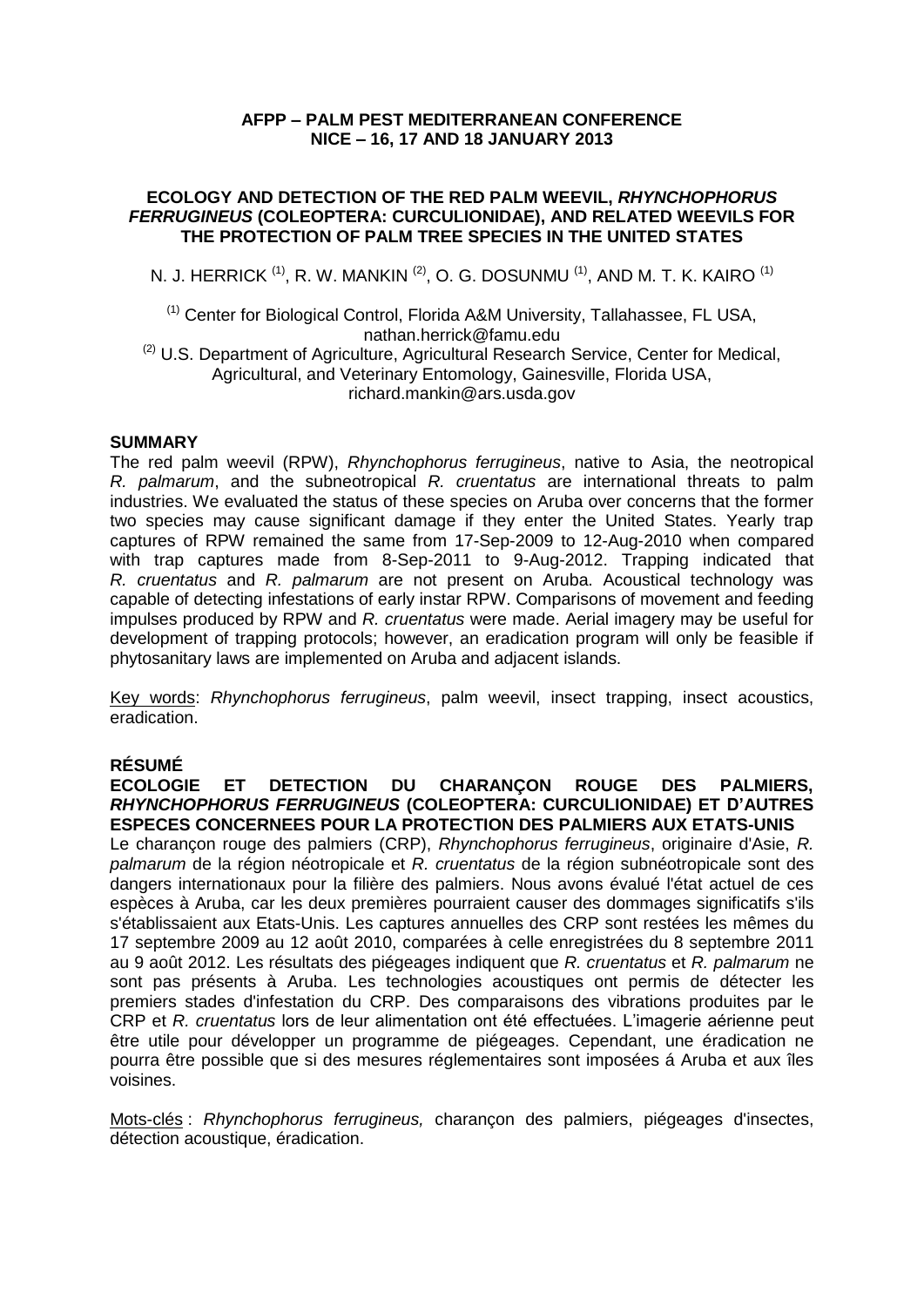#### **INTRODUCTION**

Invasive species often cause environmental stress and economic burdens to the countries where they are introduced. Estimates for the cost for management of invasive species in the United States (U.S.) alone are as high as \$120 billion per year (Pimentel et al. 2005). Offshore mitigation is a management tool that can be used to prevent the entry of high risk organisms from entering nations that are potentially vulnerable. Offshore mitigation involves several tactics from diagnosis of the presence/absence of a pest threat in adjacent countries and/or territories to eradication.

There are several *Rhynchophorus* species from various parts of the world that are threats to the international ornamental and date palm industries. *Rhynchophorus ferrugineus* (Olivier) (Coleoptera : Curculionidae), *R. palmarum* (L.), and *R. cruentatus* (Fab.) are of particular importance. *Rhynchophorus cruentatus* is native to the southeastern U.S. and there is little information addressing the potential damage it may cause if it was distributed to other parts of the world. *Rhynchophorus ferrugineus* is native to Asia and *R. palmarum* is native to Central and South America. The latter two species are not present in the U.S., but are especially important to the U.S. over concerns that either may enter the U.S. and cause devastating damage to palms.

Generally, all of the *Rhynchophorus* species are attracted to stressed or damaged palms. After oviposition, typically at the base of the palm frond, larvae hatch where they bore and feed within the trunk. Detection of infested palms early in the development of the weevil is difficult and can go unnoticed until larvae are later in development; by this time the palm is often killed or of no value. *Rhynchophorus ferrugineus* (RPW) is known to cause the entire top of the palm canopy to fall off. El-Sabea et al. (2009) estimated the economic loss due to management and eradication of RPW in a date plantation in the Gulf region of the Middle-East to be as much as \$25,920,000 at only 5% infestation. *Rhynchophorus palmarum* vectors the lethal nematode *Bursaphelenchus cocophilus* (Cobb) Baujard (Aphelenchida : Parasitaphelenchidae) which causes red-ring disease, an additional mechanism by which tree mortality can occur. *Rhynchophorus cruentatus* is most commonly associated as a pest of *Sabal palmetto* (Walt.) Lodd., but is occasionally a severe nursery pest of *Phoenix canariensis* Chabaud (Hunsberger et al. 2000).

Recently, *R. ferrugineus* was identified in the Caribbean on the islands of Curaçao and Aruba (Thomas 2010). Its arrival on Curaçao is suspected to be from *Phoenix* spp. imported to the island from Egypt (Roda et al. 2011). Shipments of palm from Curaçao to Aruba, and the lack of phytosanitary regulations, have resulted in the most recent establishment of RPW on Aruba. Detection of early instar RPW, and if present, *R. palmarum* and *R. cruentatus*, would significantly aid the treatment and managment of infested palms.

Studies have been conducted previously to detect RPW by pheromone trapping and acoustic methods (Fiaboe et al. 2011). These studies recently have been expanded by setting up additional pheromone traps to determine if *R. palmarum* and *R. cruentatus* are present or absent on Aruba and if they should be included in management strategies with RPW. Studies were also conducted to determine if global positioning technology and Google Earth satellite imagery can be used to locate palm species on Aruba to aid in future trap placement and eradication protocols. Finally, presentations and meetings were made with public, private, and governmental sectors to produce awareness of the RPW threat to palms and to discuss the potential implementation of phytosanitary laws in Aruba.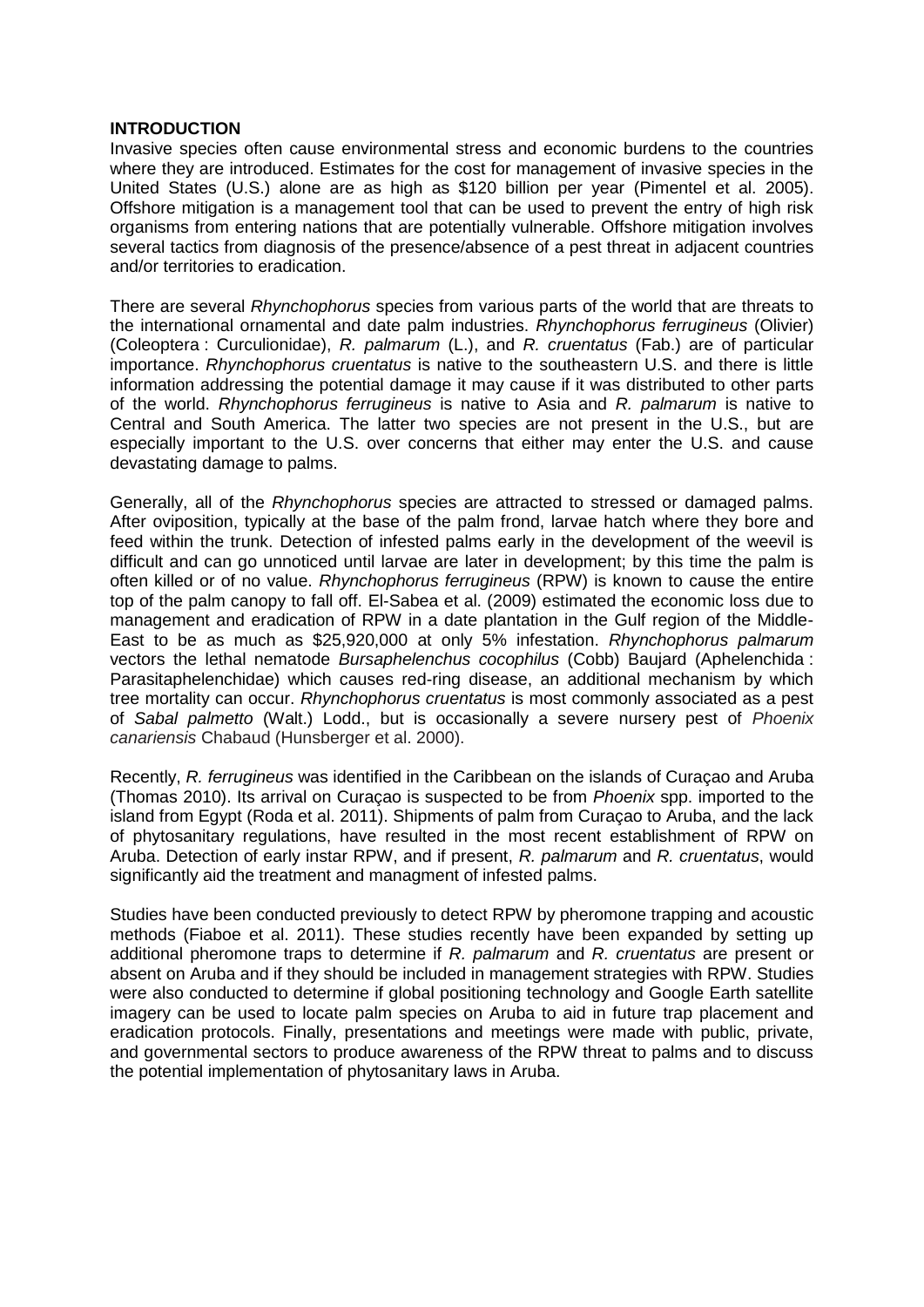## **MATERIALS AND METHODS**

#### *Rhynchophorus ferrugineus* **trapping**

From 17-Sep-2009 through 9-Aug-2012, 32 traps were set across Aruba (similar to the placement indicated in Fig. 1) to understand the seasonal activity of RPW on the island. Traps were designed from 15 L plastic buckets and contained the pheromone ferrugineol [(4S,5S)-5-methyl-4-octanol] (Giblin-Davis et al. 1995), ethyl acetate, and a food attractant. The pheromone was replaced tri-monthly. The food attractant was made from 200 ml of molasses, 2.5 L of ethylene glycol, and 17.3 L of tap water. Traps were hung on or adjacent to areas were palm trees were present. Traps also had 4 opposing 3 cm diam. holes to allow for the entry of weevils. Traps were inspected bi-weekly and the number of weevils captured was recorded. Yearly RPW trap capture estimates were made by averaging the number of weevils caught per month from 17-Sep-2009 to 12-Aug-2010 and comparing them to those captured from 8-Sep-2011 to 9-Aug-2012 using the Student's standardized *t*-test. These dates were chosen so estimates would encompass a complete year when trapping began and a complete year when trapping ended, have equal frequencies and similar dates of trap inspections, and allowed us to determine if the population changed or remained the same between the two-year intervals.

### *Rhynchophorus palmarum* **and** *R. cruentatus* **trapping**

From 15-Feb-2012 to 6-May-2012, 32 traps were set across Aruba (Fig. 1) in areas where palms are commonly present, except in two locations on the north side of the island where palms were absent. Traps were designed by Fantastic Gardens, Aruba from 1 L plastic buckets, wrapped with burlap, and lids were opened to a fixed 45 degree angle to allow for entry of any weevils. These traps are regularly for sale to the local public and are successful in catching RPW. Half of the traps were baited with the pheromone cruentol [(4S,5S)-4 methyl-5-nonanol] (Mori and Morata 1995) and the other half were baited with rhynchophorol [(4S,2E)-6-methyl-2-hepten-4-ol] (Oehlschlager et al. 1993), to monitor for the presence or absence of *R. cruentatus* and *R. palmarum*, respectively. Each site had two traps that were placed approximately 5 m apart for monitoring each of the weevil species. Approximately 0.05 L of molasses was placed into a 0.2 L plastic vial that was fixed to the inside of the trap with tape. The molasses served as a food attractant. Unscented soap (15 ml) was mixed with 0.25 L water and acted as a killing agent. Traps were inspected weekly to determine if any weevils were captured and to replace the killing agent and/or refill the molasses. The trap design used for this portion of the experiments was different from the design used for the '*Rhynchophorus ferrugineus* trapping' because the materials for latter were not available.

### **Acoustical measurements of** *R. ferrugineus* **and** *R. cruentatus* **early-instar activity**

To obtain neonates, 4 male and 4 female field-collected RPW or *R. cruentatus* were placed in a plastic container (20  $\times$  18  $\times$  14 cm) with an 8-cm-diam. hole cut into the lid that was covered with mesh screen. Paper towels were placed in the bottom of the container and moistened with a 20% sugar solution to provide moisture and an oviposition substrate. The paper towels were replaced and inspected daily for eggs. Eggs were gently brushed onto moistened filter paper, housed in Petri dishes, and inspected daily for eclosion. Experiments conducted with RPW were carried out in Aruba and the *R. cruentatus* experiments were conducted in the U.S.

Six uninfested *P. canariensis* fronds (12 X 6 cm at base of frond), collected in Aruba (near N 12.53942 W 070.04067, elev. 21 m), were prepared for inoculation by drilling three holes approximately 2.54 cm apart into the base of each frond. The holes (3 mm diam.) were drilled approximately 5 cm deep. The *P. canariensis* fronds were inoculated with neonates of RPW. Ten uninfested *S. palmetto* fronds (6 X 3 cm at base of frond), collected in Tallahassee, FL (near N 30.42264 W 084.28458, elev. 84 m) were inoculated with neonates of *R. cruentatus*. The *S. palmetto* fronds were prepared similarly to the *P. canariensis* fronds except the inoculation holes were approximately 1 cm apart. Neonates were placed gently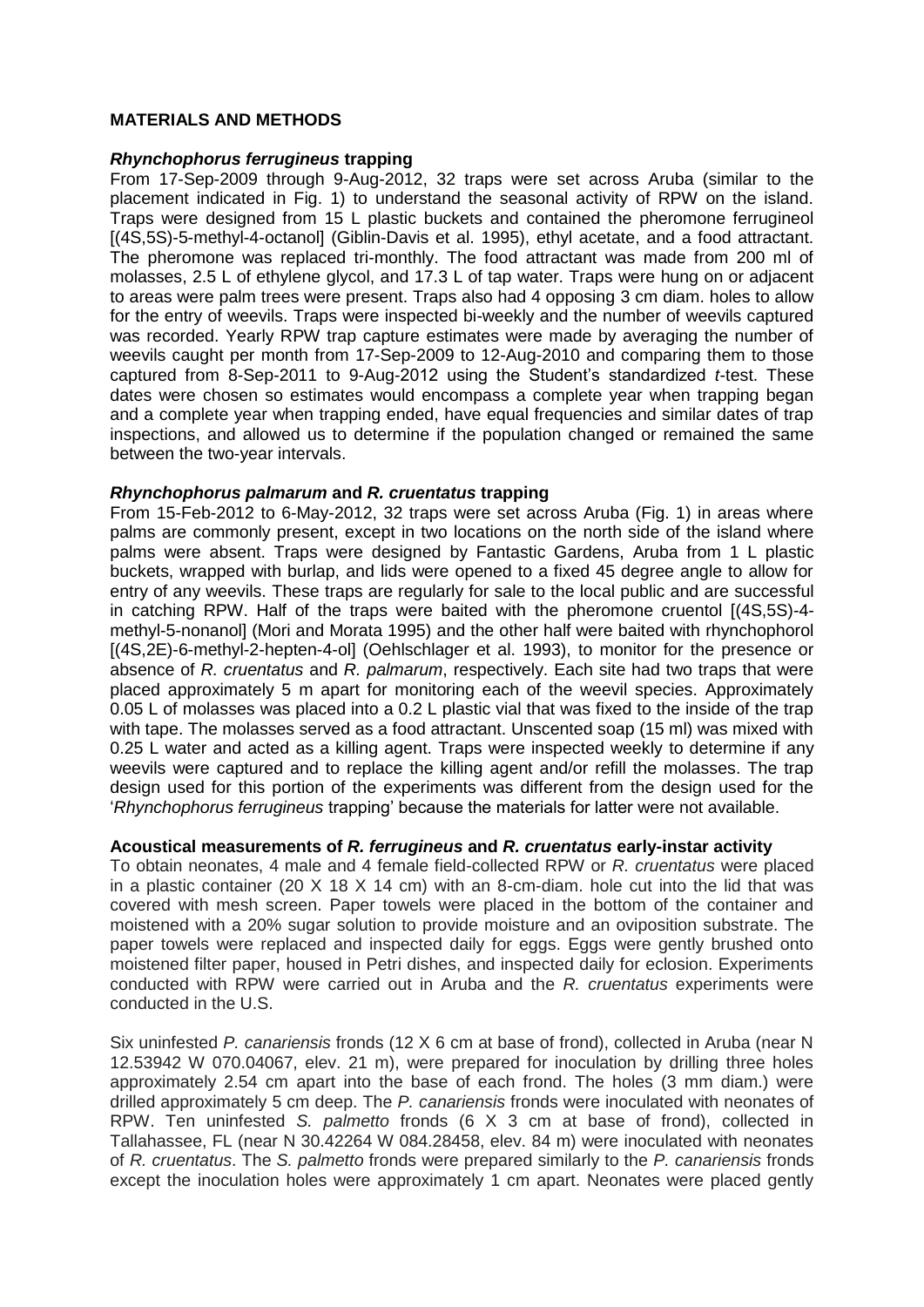into each hole using the soft-tipped end of a paintbrush. Holes were plugged with a small piece of paper towel to prevent escape of larvae. Fronds were placed in a plastic bag with 2.54 cm water that was replaced daily to prevent them from drying out. Adults, eggs, and fronds were held under local ambient conditions.

To consider the acoustic detectability of early-instar RPW and *R. cruentatus* in enclosed and open environments, acoustic recordings were compared in enclosed and open environments beginning ca. 24 h after fronds were inoculated with neonates. A 3- X 6-m room with a 2.5-m ceiling, isolated inside a building was set up as an inexpensive sound-reducing enclosure to partial shielding against wind, road noise, bird calls, and other external background sounds. Doors and windows were closed, and circuit breakers and water supplies were shut off to reduce background noise levels.

Two sets of five (2-min) recordings were made of sounds produced by early instar RPW or *R. cruentatus* in the six or ten inoculated fronds (replicates), respectively. The first set of recordings with both species was made under enclosed conditions, while the second set was made outdoors, where extrinsic environmental conditions were not controlled, and frequent periods of vehicular noise, wind, and bird calls occurred. The recordings were made between 13:00 and 18:00 h.

The experiments were conducted using an AED-2000 amplifier (Acoustic Emission Consulting [AEC], Sacramento, CA) with a Model SP-1L sensor-preamplifier module (AEC, Sacramento, CA) which had a magnetic attachment at its base, enabling connection to a screw (13 X 1 cm) inserted into the frond between the second and third inoculation site and approximately 4 cm from the first inoculation site. The AED-2000 was connected to a digital (44.1 kHz sampling rate) audio recorder (model HD-P2, Tascam, Montebello, CA) with headphones that enabled immediate listener assessment of larval signals as they were being recorded. The AED-2000 amplifier filters out signals below 1 kHz where much of the traffic and wind noise occurs (Mankin et al. 2011).

Computer assessments were performed to compare the detectability of early instar RPW or *R. cruentatus* in enclosed and open environments. The procedure for conducting assessments was based on methods described previously in Mankin et al. (2008a, 2011). Such procedures have been used successfully in several previous studies to detect RPW (Mankin et al. 2011, Fiaboe et al. 2011, Mankin et al. 2008a) and other insects (Mankin et al. 2008b) in wood when background noise was of low to moderate intensity.

In the initial stage of the insect sound assessment procedure, recordings were screened using the Raven sound analysis program (Charif et al. 2008) and intervals were selected that separately contained insect or background sounds unambiguously identifiable to listener with previous field-recording experience. Mean spectral profiles of the insect sound impulses and background noise impulses in the selections were constructed using the DAVIS insect signal analysis program (Mankin et al. 2000). Relatively noise-free segments of 40 s or longer were analyzed from enclosed- and open-environment recordings in DAVIS to distinguish whether spectra of individual impulses closely matched insect sound profiles, bird or vehicle noise sound profiles, or as otherwise unknown background noise (Mankin et al. 2011). Impulses that closely matched the insect sound profiles were classified by automated DAVIS subroutines as larval impulses and all other impulses were classified as background noise impulses, (Mankin et al. 2000). For this study, an example profile of RPW early-instar sound impulses was constructed from a 180-s period which contained 178 impulses (see Results). Two profiles were constructed for *R. cruentatus* early instar sounds because impulses of relatively high frequency were interspersed with impulses of lower frequency. A highfrequency profile was constructed from a 120-s period containing 1322 impulses. A lowfrequency profile for *R. cruentatus* early instars was constructed from a 120-s period containing 252 impulses. A 15-s segment of an outdoor recording containing a period with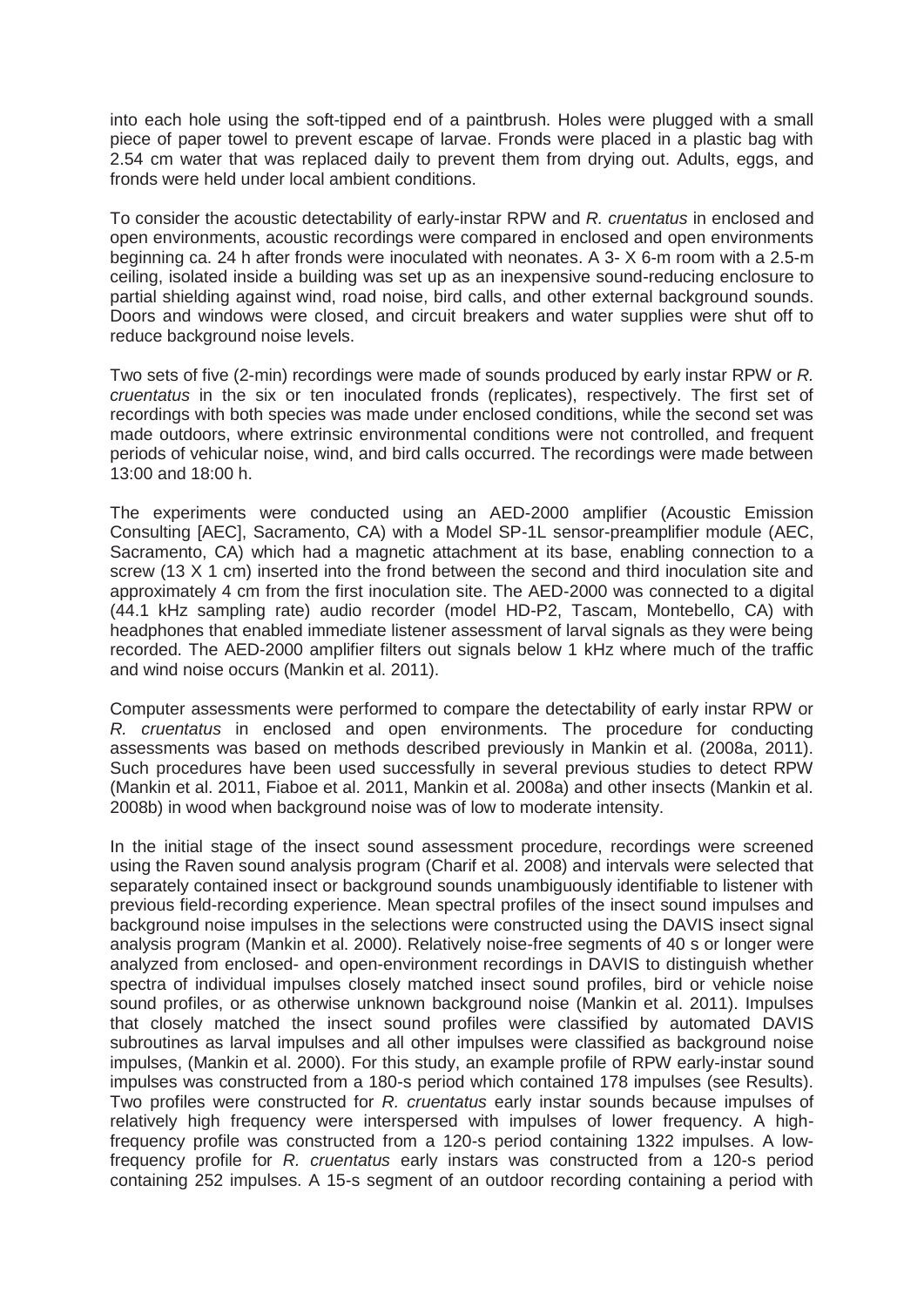bird calls of several species at the recording site in Tallahassee was used to construct a bird noise profile as an average of spectra from 138 impulses. The vehicular noise profile was calculated as a 5-s mean of 50 consecutive 512-sample spectra of vehicle-produced impulses recorded under open conditions during a period of loud traffic in Aruba (Herrick and Mankin in press).

The rates of occurrences of larval impulses (Mankin et al. 2008b) were counted, as well as rates of occurrences of background noise impulses. Finally the larval-sound-impulse rates detected in enclosed and open conditions were compared statistically using two-tailed, paired Student's *t*-tests. In addition, two-tailed, paired Student's *t*-tests were performed in comparing background noise trains in enclosed and open environments, as well as rates of background noise impulses in enclosed and open environments. Because the studies on the RPW larvae are being described in more detail in Herrick and Mankin (in press), we will describe in this report primarily the results from the *R. cruentatus* experiments.

# **Aerial imagery for identifying the distribution of palms**

Global positioning satellite coordinates of palms were taken at two sites on Aruba to map locations where palms are known to occur and determine if these site locations match the locations on Google Earth's satellite imagery free software. Coordinates of palms were taken at open canopy sites where they were intended to be easily visible on Google Earth's satellite imagery and at sites with overstory or dense vegetation were palms may be less discernable from backround vegetation.

# **RESULTS**

# *Rhynchophorus ferrugineus* **trapping**

From 17-Sep-2009 through 9-Aug-2012, the average number of RPW captured per month varied seasonally. The data show a peak in adults from November through January with lesser, but maintained adult activity, from February through September (Fig. 2). Captures of RPW remained the same from the year trapping began (*i.e.* 17-Sep-2009 to 12-Aug-2010)  $(10.4 \pm 3.3$  adults/month, mean  $\pm$  se) when compared with the year trapping ended (*i.e.* 8-Sep-2011 to 9-Aug-2012) (9.7 ± 1.6 adults/month, *t* = 2.2, *P* > 0.05).

# *Rhynchophorus palmarum* **and** *R. cruentatus* **trapping**

While *R. palmarum* and *R. cruentatus* are active from 15-Feb-2012 to 6-May-2012 in their native range (Camino et al. 2000, Weissling et al. 1994), neither species was captured on Aruba when our sampling took place.

# **Acoustical measurements of early-instar** *R. ferrugineus* **and** *R. cruentatus*

Early instar RPW produced impulses with a wide range of amplitudes and spectral features, exemplified in the oscillogram and spectrogram of Fig. 3A-B. As expected, early instar *R. cruentatus* produced impulses of the same order of magnitude (Fig. 3C-D). Because the sensor was ca 50% closer to the *R. cruentatus* larvae than to the *R. ferrugineus* larvae (see Methods above), the amplitudes of the *R. cruentatus* signals in the example were slightly larger than those observed from RPW. Possibly because RPW early instar larvae are larger than *R. cruentatus*, the mean spectra (profiles) of their impulses (Fig. 4a) often peak at lower frequencies than *R. cruentatus* (Fig. 4b,c), all of which were recorded in enclosed conditions.

The shielding of the enclosed room reduced the sound pressure level of external background noise by ca. 10 dB. For example, in a 50-s period recorded from a palm frond outdoors, 54 impulses classified as background sounds had a mean SPL[> 1kHz] of 62.17  $\pm$  0.34 dB, while 33 background sound impulses had a mean SPL[ $> 1$ kHz] of 51.06  $\pm$  0.64 dB when the frond was transferred to the enclosure (Herrick and Mankin in press). However, averaged over five palm fronds, the mean SPL[> 1kHz] in the outside environment in Tallahassee was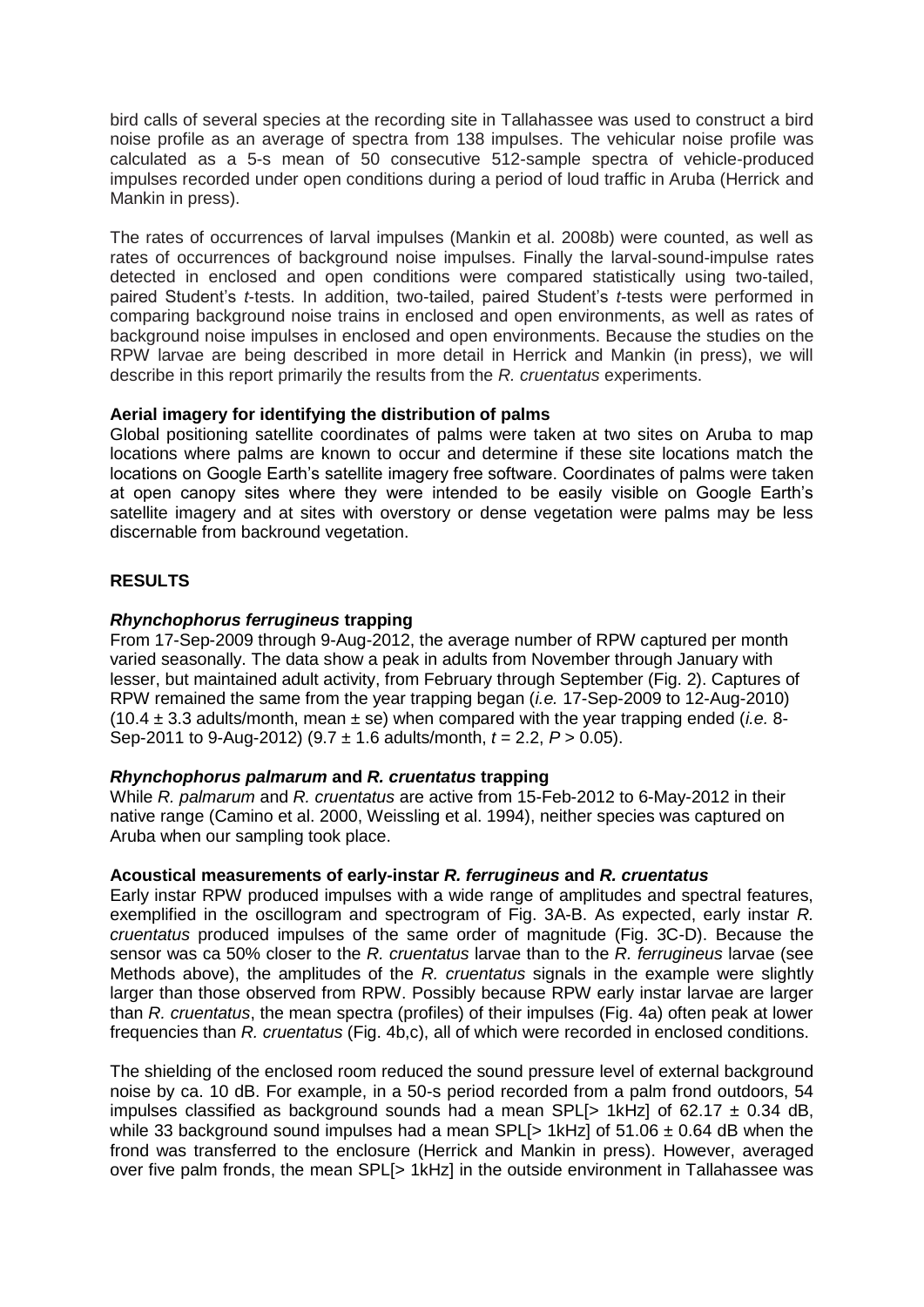$56.20 \pm 3.18$  dB, compared to  $52.09 \pm 2.54$  dB in the enclosed room. In this case, the overall level of background noise was lower at the Tallahassee recording site than in Aruba.

A preliminary assessment of the detectability of sounds produced by early instar *R. cruentatus* in enclosed and open environments was performed for five of the 10 inoculated *S. palmetto* fronds using the DAVIS signal analysis program. The results in Table 1 were inconclusive due to the high variability of the sound production rates and the background noise in both environments. Assessment of the complete set of recordings may be necessary to establish whether the use of an enclosed room in the Tallahassee study provided sufficient shielding to improve the detectability of *R. cruentatus* larvae. However, as in the example of Fig. 3, both RPW and *R. cruentatus* early instars produce sounds sufficiently energetic enough to be detected in both shielded and open environmental conditions with moderate noise background.

## **Aerial imagery for identifying the distribution of palms on Aruba**

The Google Earth's free imaging software likely is not of sufficient resolution for an observer to identify a palm tree without having visited Aruba and having knowledge of the island and knowing the exact location of palms, either in open canopy or in locations with understory and/or overstory vegetation (Fig. 5A-B and Fig. 6A-B). Our familiarity with the island allowed us to visually identify locations of palms in open canopy areas using Google Earth's free imaging software, but not in areas with vegetation.

Figure 1 : Locations (16 sites) of 32 traps used to catch *R. cruentatus* (16 traps) and *R. palmarum* (16 traps) on the island of Aruba from 15-Feb-2012 through the 6-May-2012.

> Localisation des 32 pièges (16 sites) utilisés pour piéger *R. cruentatus* (16 pièges) et *R. palmarum* (16 pièges) sur l'ile d'Aruba du 15 février au 6 mai 2012.

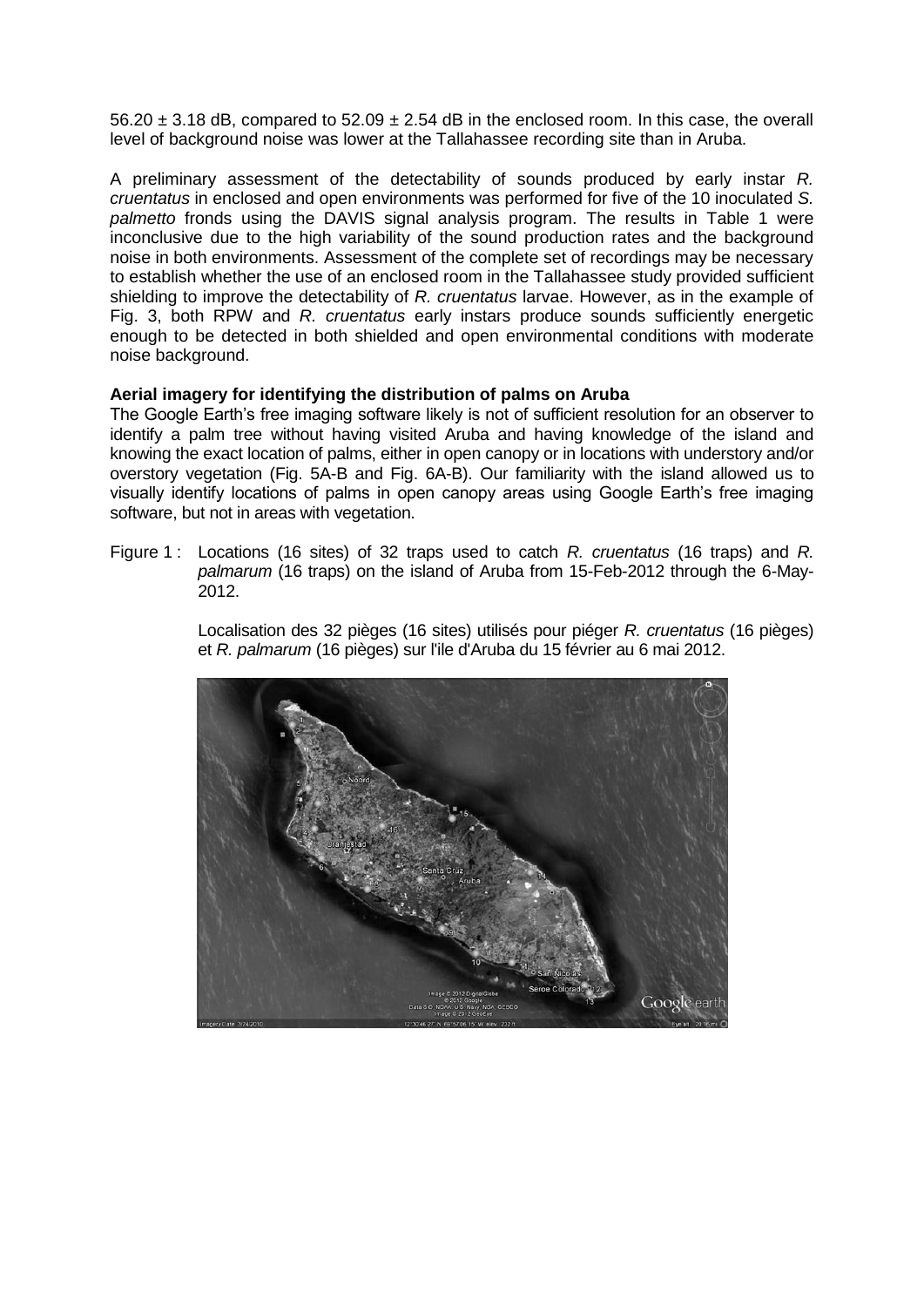Figure 2 : Average monthly trap captures (mean ± SE) of adult *R. ferrugineus* on the island of Aruba from 17-Sep-2009 through 9-Aug-2012.



Captures moyennes mensuelles d'adultes (moyenne + erreur standard) de *R. ferrugineus* à Aruba du 17 septembre 2009 au 9 août 2012.

Figure 3 : Oscillogram (A) and spectrogram (B) of sound impulses produced by early-instar *R. ferrugineus* compared with oscillogram (C) and spectrogram (D) of impulses produced by early instar *R. cruentatus*. In spectrograms B and D, the darker shading indicates frequencies and times of greatest energy.

> Oscillogramme (A) et spectrogamme (B) d'ondes sonores produites par un stade larvaire précoce de *R. ferrugineus* comparés à l'oscillogramme (C) et au spectrogramme (D) d'ondes émises par des stades larvaires précoces de *R. cruentatus*. Sur les spectrogrammes B et D, l'ombre plus sombre indique des fréquences et des durées de plus forte énergie.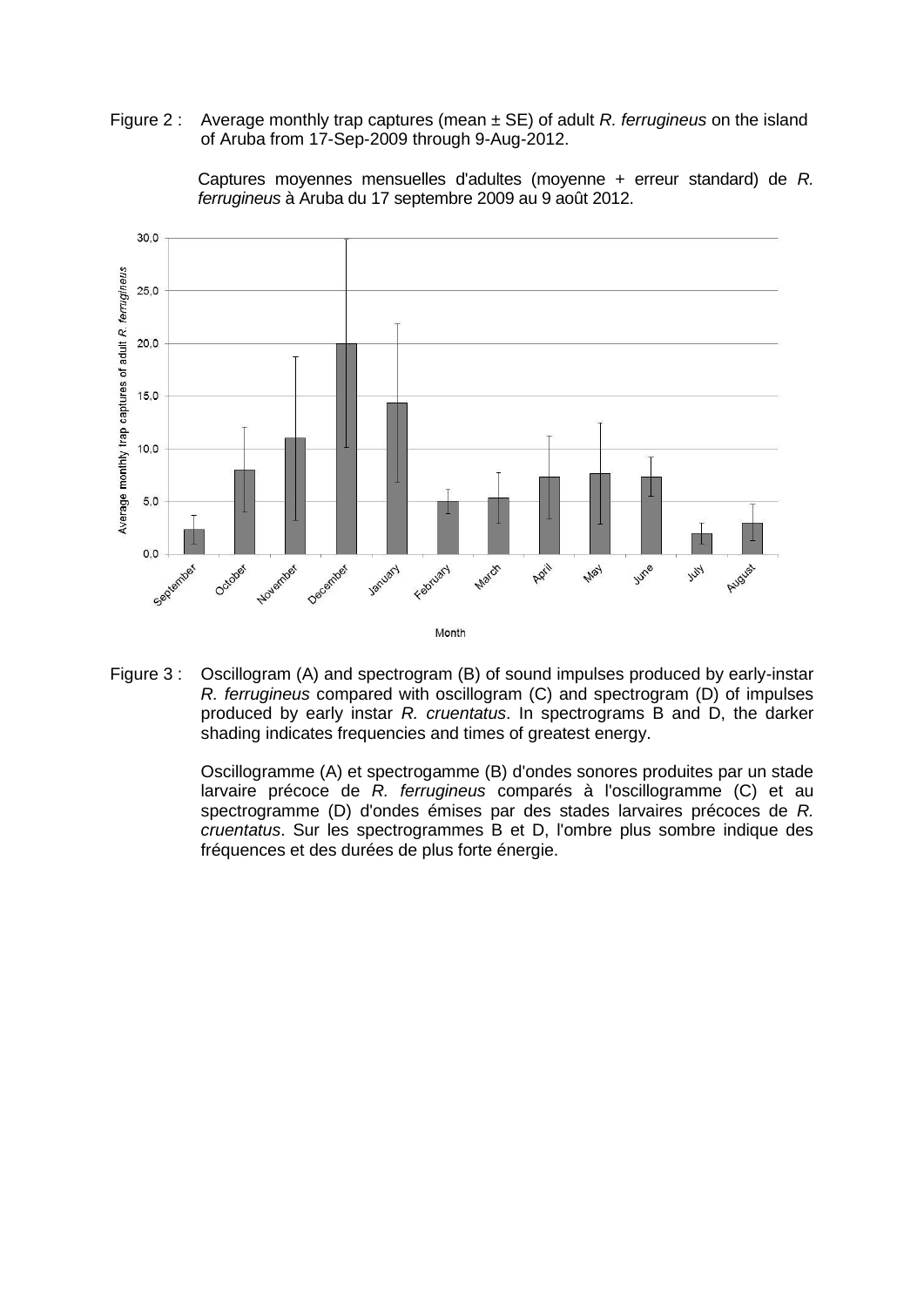

Figure 4: Comparison of profiles for a) RPW early instar sounds (solid line), b) *R. cruentatus* (RC) early instar low-frequency sounds (dashed line), and c) *R. cruentatus* (RC) early instar high-frequency sounds (dotted line) obtained from three separate recordings. The peak relative spectrum levels tended to occur at lower frequencies for RPW than for *R. cruentatus*.

Comparaison de profils pour des a) sons émis par un stade larvaire précoce de CRP (ligne continue), b) des sons basse fréquence émis par un stade larvaire précoce de *R. cruentatus* (RC) (tirets), et c) sons haute fréquence émis par les stades larvaires précoces de *R. cruentatus* (RC) (pointillés). On observe une tendance à l'émission de sons qui prédominent à des fréquences plus basse pour le CRP que pour *R. cruentatus*.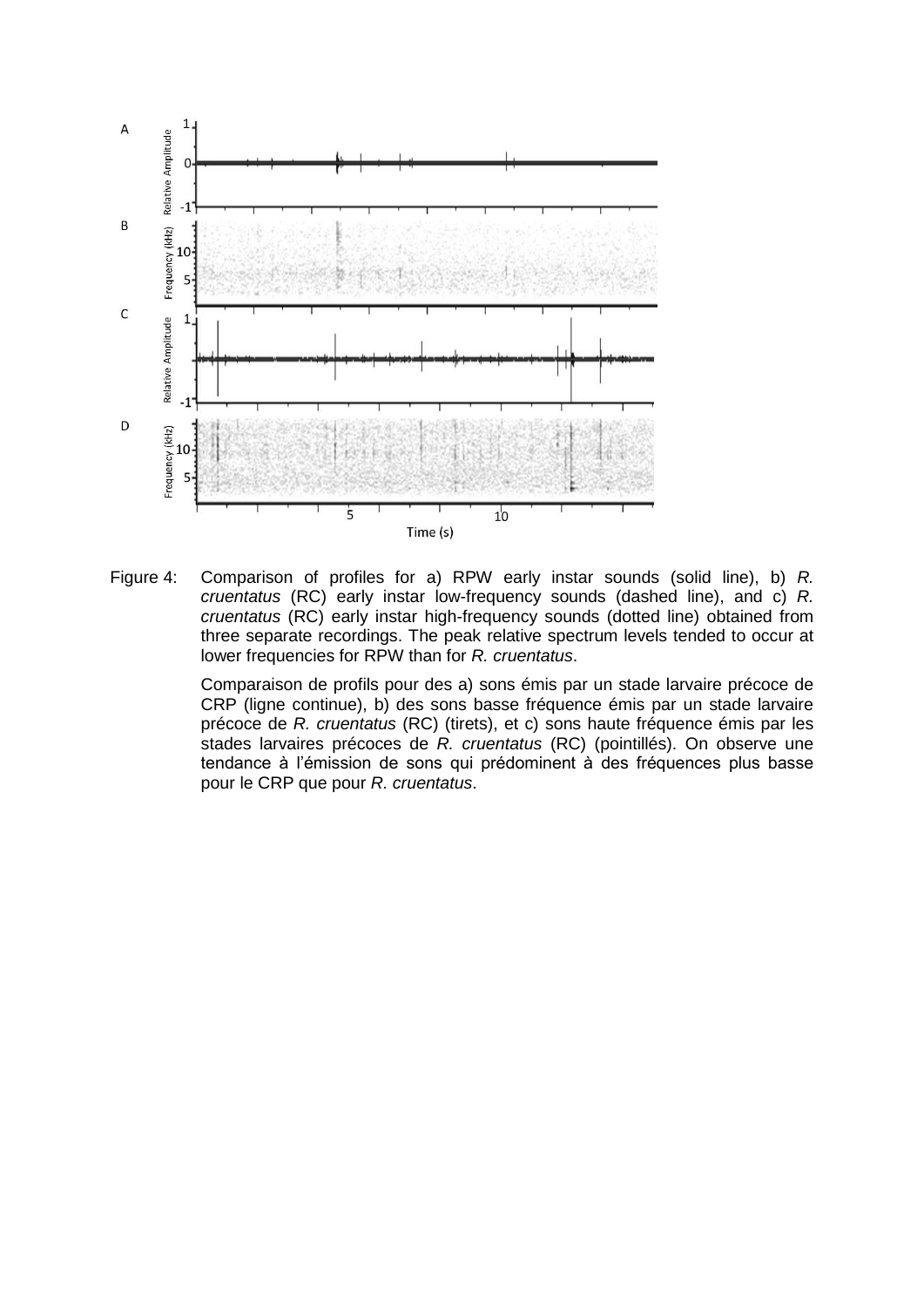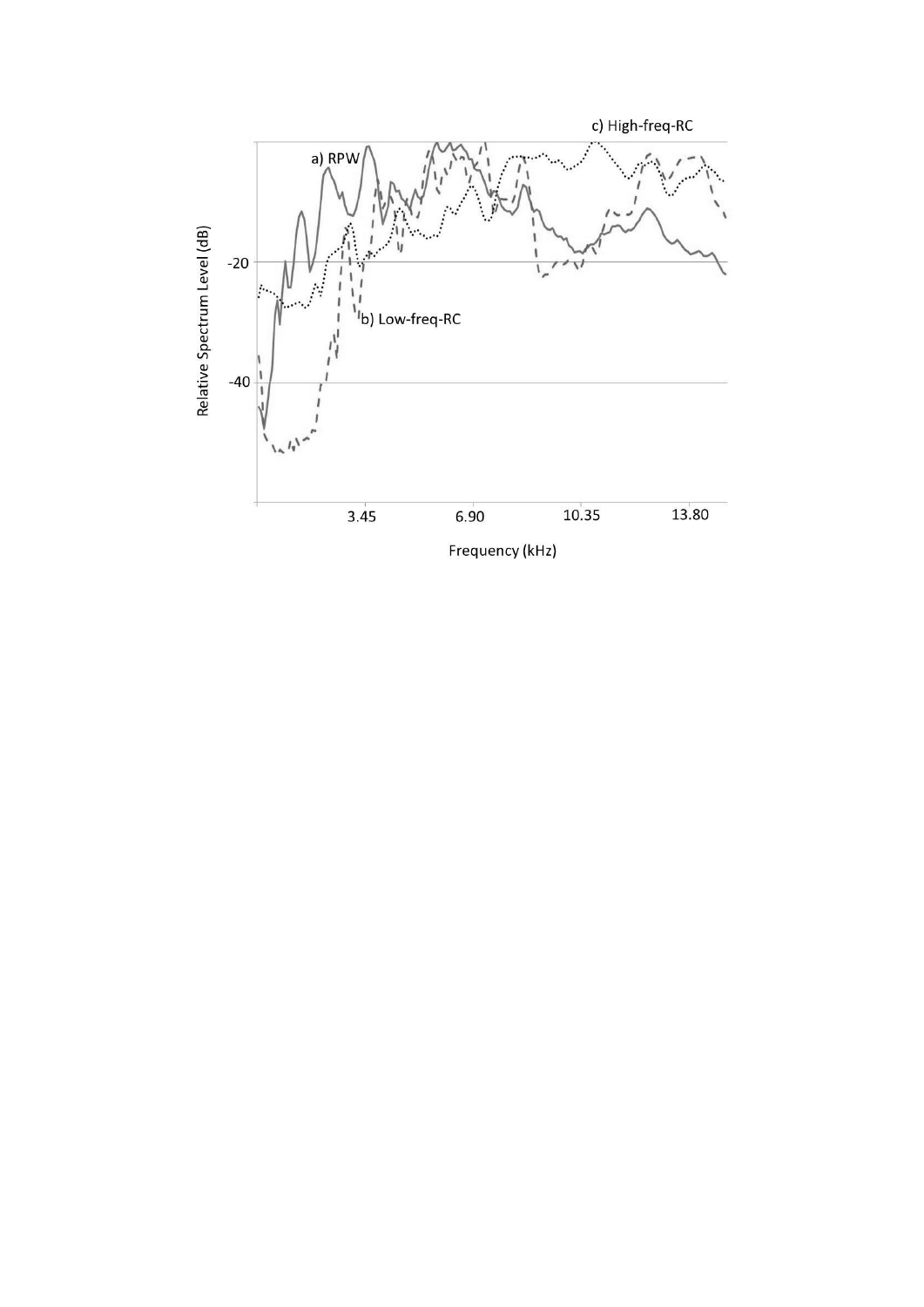Figure 5 : Examples of palm tree locations without (A) and with (B) gps coordinates in an open canopy at the Aruba international airport.

> Exemples de localisation de palmiers sans (A) et avec coordonnées GPS (B) dans un espace ouvert à l'aéroport international d'Aruba.

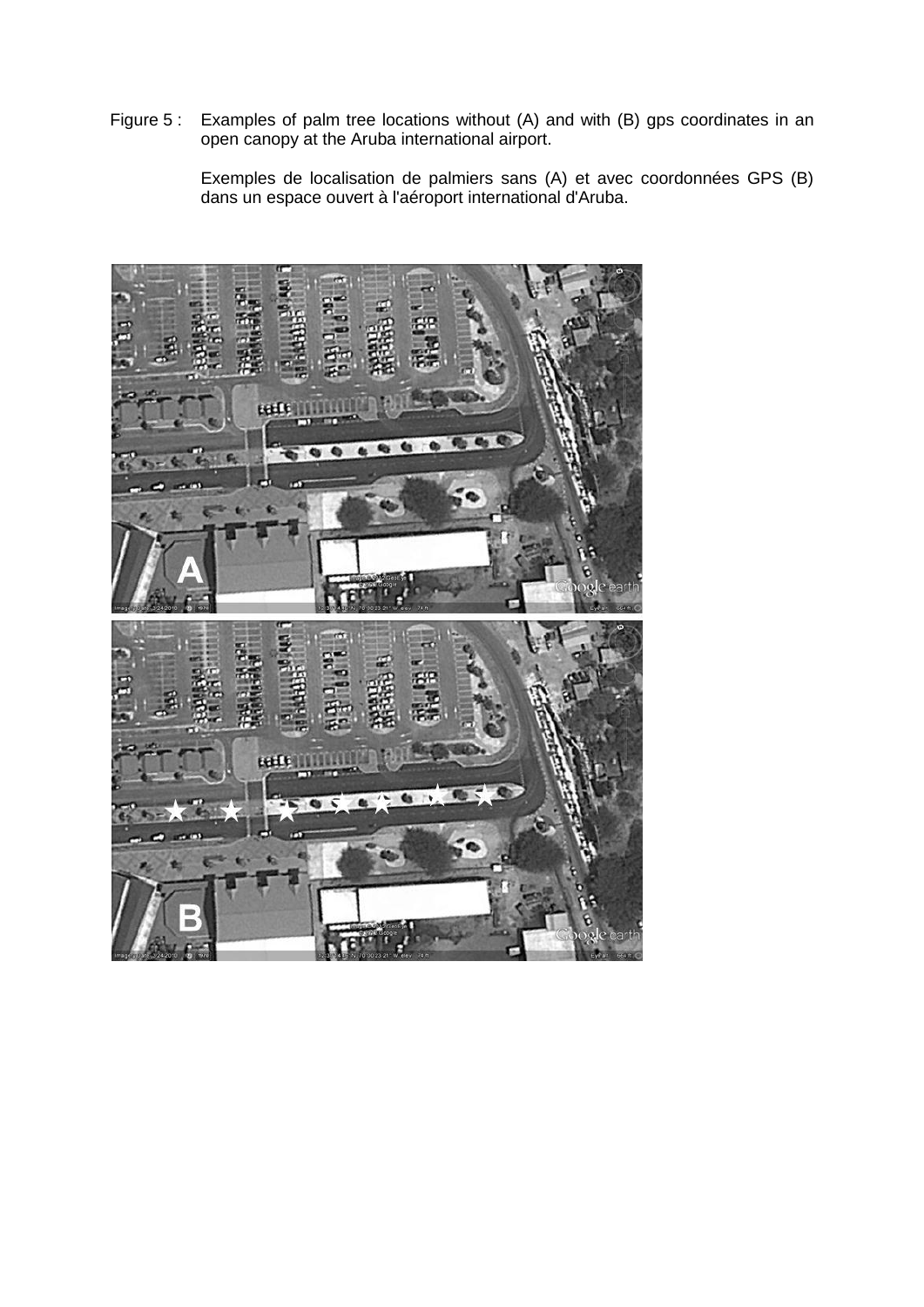Figure 6 : Examples of palm tree locations without (A) and with (B) gps coordinates in an area with vegetation on Aruba.

> Exemples de localisation de palmiers sans GPS (A) et avec coordonnées GPS (B) dans un espace végétalisé à Aruba

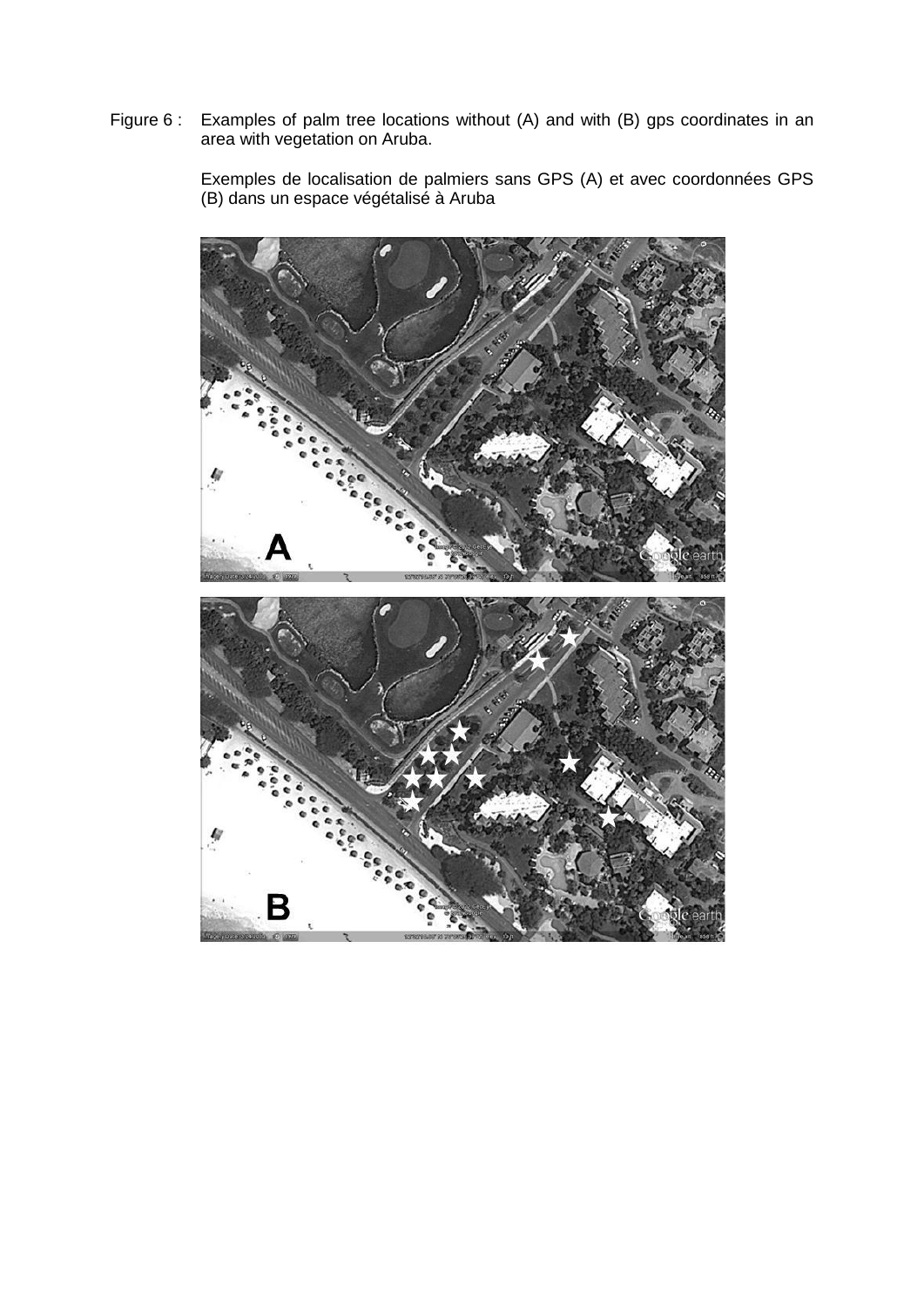Table 1. Comparisons among rates of early-instar *R. cruentatus* sound impulses<sup>1</sup> and background noise<sup>2</sup> impulses recorded in five palm fronds in enclosed (shielded) and open (exposed) conditions

Tableau 1. Comparaison des taux d'impulsion sonores (1) de larves des premiers stades de *R. cruentatus* et le bruit de fond enregistré dans cinq frondes dans un espace couvert (Int) et en conditions extérieures (Ext)

| Frond/ | Larval profile <sup>1</sup> impulse rate (No. $/ s$ ) |             | Noise profile <sup>2</sup> impulse rate (No. / s) |             |
|--------|-------------------------------------------------------|-------------|---------------------------------------------------|-------------|
| Fronde | Nb. d'impulsions larvaires par seconde                |             | Nb. d'impulsions dues au bruit par                |             |
|        |                                                       |             | seconde                                           |             |
| No.    | Shielded/Int                                          | Exposed/Ext | Shielded/Int                                      | Exposed/Ext |
|        | 14.71                                                 | 0.35        | 1.35                                              | 11.18       |
| 2      | 13.51                                                 | 3.38        | 10.43                                             | 2.39        |
| 3      | 12.21                                                 | 6.13        | 9.47                                              | 17.55       |
| 4      | 13.63                                                 | 9.68        | 2.28                                              | 0.33        |
| 5      | 11.02                                                 | 43.18       | 4.56                                              | 0.19        |
| М      | 13.02                                                 | 12.54       | 5.62                                              | 6.33        |
| $±$ SE | 0.64                                                  | 7.81        | 1.85                                              | 3.45        |

M : Mean/ Moyenne ; SE : standard error /erreur standard.

<sup>1</sup>In each recording in shielded or exposed conditions, counts of impulses were summed per origin : / Pour chaque enregistrement, réalisé à couvert ou en extérieur, les impulsions ont été comptées selon leur origine :

<sup>1</sup>impulses that matched larval profiles b) or c) in Fig. 4 / impulsions correspondant aux profils b) ou c) de la Fig. 4.

 $^2$ and impulses that matched vehicle or bird noise profiles (see Methods). / impulsions correspondant à des sons causés par des véhicules ou des oiseaux (Voir Méthodes).

# **DISCUSSION**

Our results showing peak activity in Aruba from November to January differ from reports of RPW seasonal activity in other geographic areas, but it is known that the seasonal activity of RPW is variable across its distribution (Faleiro 2006). In areas of Saudi Arabia peak activity is during April – May (Vidyasagar et al. 2000), in Egypt activity spikes in April – June (El-Garhy 1996), with similar activity in Israel as that reported in Egypt (Soroker et al. 2005) Therefore, trapping efforts should be robust during these months if mass trapping is implemented as a control method. In addition, the data indicate the seasonal activity of RPW on Aruba has stayed the same from the beginning of trapping to date. While environmental factors likely have influenced the lack of increase in RPW activity, collaborative efforts between the U.S. and Aruba and public awareness efforts also may have impeded RPW population growth because homeowners and hotel employee's are more likely to report the pest to pest managers. Furthermore, Roda et al. (2011) report a maximum trap catch in Aruba at 6 weevils per trap and higher populations of RPW on Curaçao than on Aruba. Implementation of an eradication program may be easiest on Aruba during the initial phases because the island and the RPW population are smaller. Complementary to our suggestions, Roda et al. (2011) presented several useful management recommendations for the potential eradication of RPW from Aruba and Curaçao.

*R. palmarum* and *R. cruentatus* were not found on Aruba. However, monitoring for these species should be maintained in case they are accidently introduced. In case of accidental introduction of these species they could be included in an eradication protocol with RPW since their behavior and life histories are similar.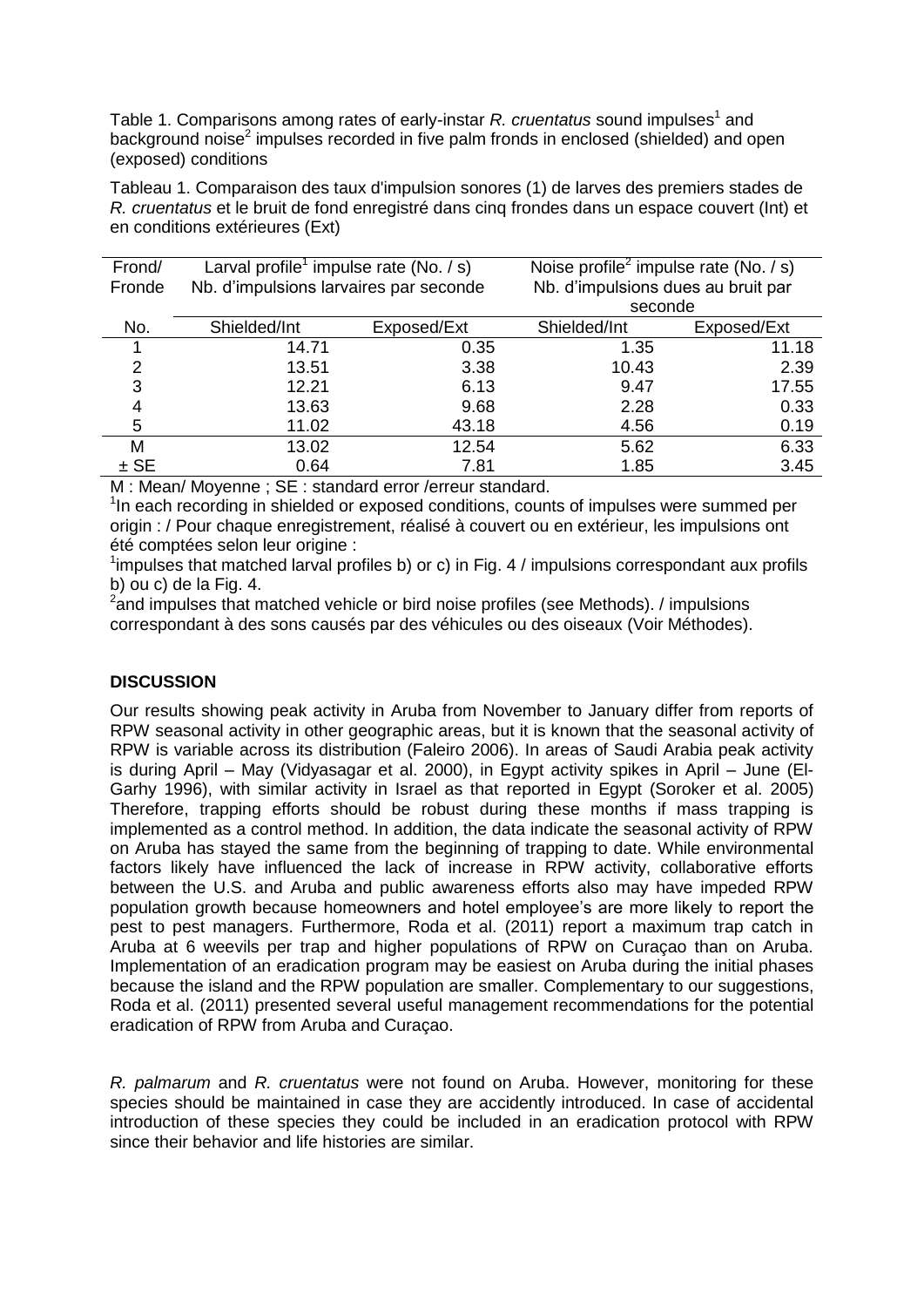High resolution aerial photography, such as the Google Earth satellite imagery but with greater resolution, would be an invaluable tool for determining palm locations, concentrations, and facilitate ideal trap placement in a mass trapping scheme. Aerial photography would also save practitioners valuable time, allowing them to avoid developing 'blind' trapping protocols. Quality high resolution imagery would allow scientists and managers to understand movement and concentration of RPW permitting better management of resources over the course of an eradication program.

### **CONCLUSION**

Further studies would be beneficial to RPW eradication efforts; such as, comparisons of the most efficient trap design, trap efficacy (*i.e.* mark-release-recapture studies), and the most efficient pheromone blend (*i.e.* blend manufactured in Costa Rica versus blend manufactured in Germany). However, mitigation of RPW threats to the U.S. and outlying areas will likely not be successful without the implementation of phytosanitary regulations on Aruba and Curaçao and nearby islands due to the possibility of re-entry of the pest.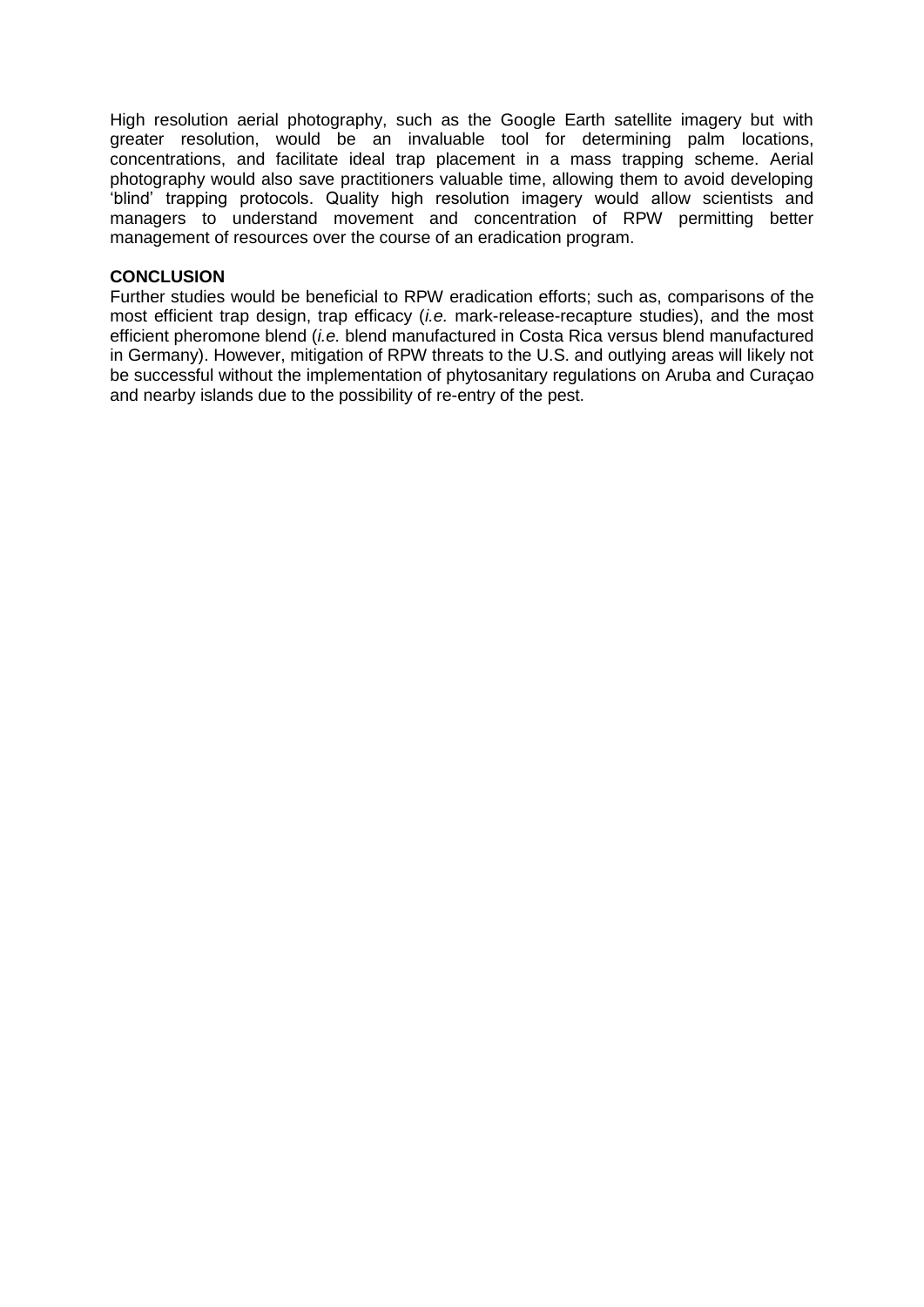## **ACKNOWLEDGMENTS**

We thank Fantastic Gardens, Aruba, especially Roy Maduro and Felipe Montoya-Alvarez, for providing research facilities, insects and plant materials, and international support for these studies. Facundo Franken, Ludwig Rasmijn, Randy Maduro, Di-Angelo Schenker, Teophilo Damian, and Nathalie Maduro with the Department of Agriculture, Husbandry and Fisheries for the Government of Aruba for international support and/or trap maintenance. We also thank Everett Foreman, USDA-ARS-CMAVE, for technical assistance with the acoustical recordings, and Dr. Oulimathe Paraiso for English to French translations. This study was supported through the U.S. Farm Bill section 10201 funding through a Cooperative Agreement (10-8100-1503-CA) between Florida A&M University and USDA Animal and Plant Health Inspection Service, Plant Protection and Quarantine. The use of trade, firm, or corporation names in this publication is for the information and convenience of the reader. Such use does not constitute an official endorsement or approval by the USDA of any product or service to the exclusion of others that may be suitable. The USDA is an equal opportunity provider and employer.

# **REFERENCES**

Camino L., Hernández R., Gutiérrez O., Castrejón G., Arzuffi B., Jiménez P., Castrejón A., 2000 – Use of rhyncholure (rhynchophorol): the male aggregation pheromone of *Rhynchophorus palmarum* L., in Costa Grande, Guerrero, Mexico. ASD Oil Palm Papers, 20, 1-8.

Charif R.A., Waack A.M., Strickman L., 2008 - Raven Pro 1.3 user's manual. Cornell Laboratory of Ornithology, Ithaca, NY.

Dembilio O., Jacas J.A., 2011 - Basic bio-ecological parameters of the invasive Red Palm Weevil, *Rhynchophorus ferrugineus* (Coleoptera: Curculionidae), in *Phoenix canariensis* under Mediterranean climate. Bulletin of Entomological Research, 101, 153-163.

El-Garhy M.E., 1996 - Field evaluation of the aggregation pheromone of the red palm weevil, *Rhynchophorus ferrugineus* in Egypt. Brighton Crop Protection Conference, Pests and Diseases, 3, 1059–1064.

El-Sabea A.M.R., Faleiro J.R., Abo-El-Saad M.M., 2009 - The threat of red palm weevil *Rhynchophorus ferrugineus* to date plantations of the Gulf region in the Middle-East: an economic perspective. Outlooks on Pest Management, 20, 131-134.

Faleiro J.R., 2006 - A review of the issues and management of the red palm weevil *Rhynchophorus ferrugineus* (Coleoptera: Rhynchophoridae) in coconut and date palm during the last one hundred years. International Journal of Tropical Insect Science, 26, 135-154.

Fiaboe K.K.M, Mankin R.W., Roda A.L., Kairo M.T.K., Johanns C., 2011 - Pheromone-foodbait trap and acoustic surveys of *Rhynchophorus ferrugineus* (Coleoptera: Curculionidae) in Curacao. Florida Entomologist, 94, 766-773.

Giblin-Davis R.M., Oehlschlager A.C., Perez A., Gries G., Gries R., Weissling T.J., Chinchilla C.M., Peña J.E., Hallett R.H., Pierce H.D., Jr., Gonzalez L.M., 1995 - Chemical and behavioral ecology of palm weevils (Curculionidae: Rhynchophorinae). Florida Entomologist, 72, 153-167.

Herrick, N. J., Mankin, R. W., In Press. Acoustical detection of early instar *Rhynchophorus ferrugineus* (Coleoptera : Curculionidae) in Canary Island date palm, *Phoenix canariensis* (Arecales : Arecacae). Florida Entomologist